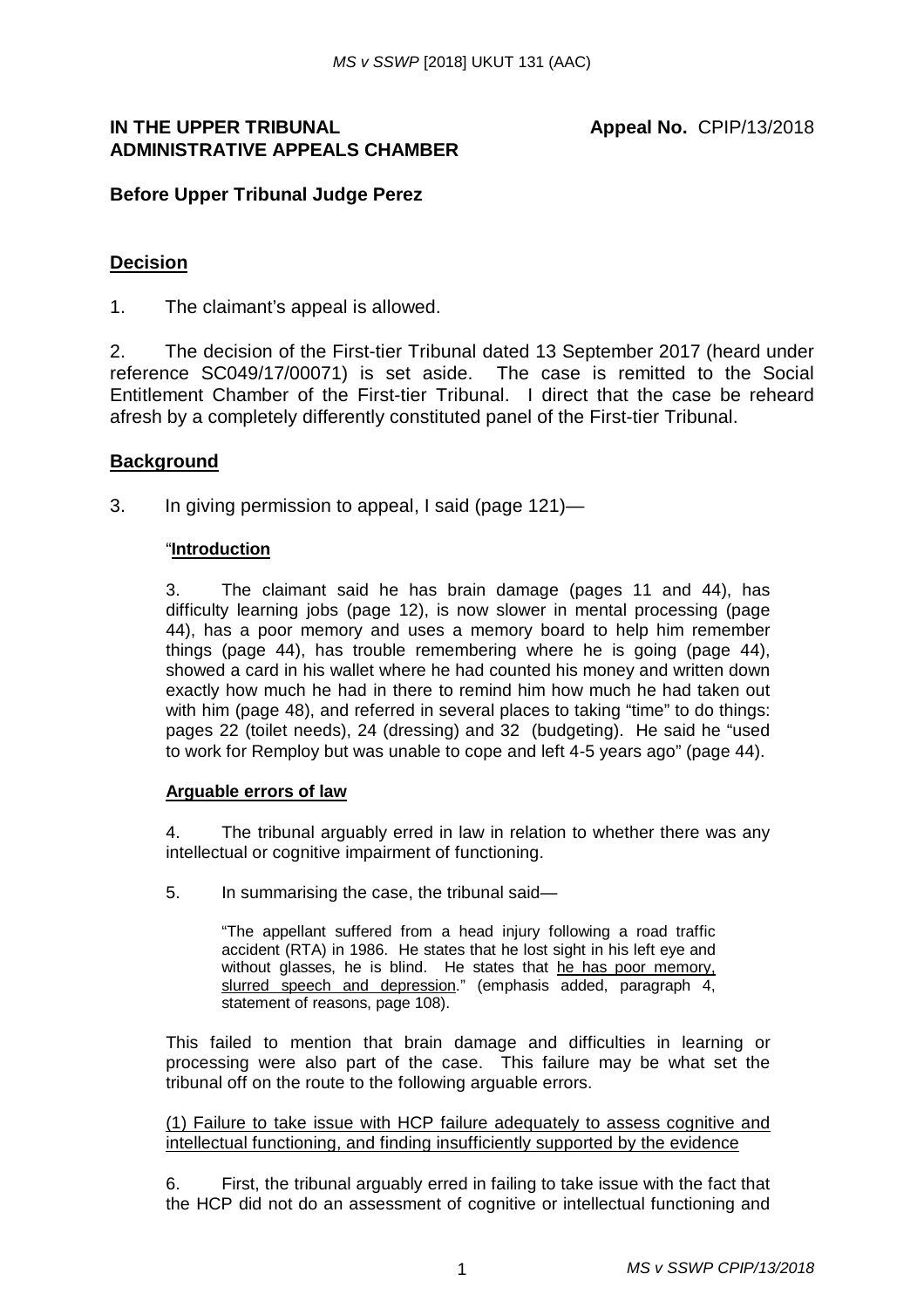in finding without sufficient evidence that the claimant has no cognitive difficulties or cognitive impairment (paragraphs 15 and 16, pages 110 and 111)

7. The HCP said—

"[The claimant] reported that he did not have any mental health difficulties that required further assessment. Therefore, a mental function assessment was not conducted at this time. However he said he is depressed because he lost his career and can't do what he would like to do, but prefers to keep his depression and feelings to himself and has not consulted anyone about it" (page 48).

8. The HCP decision not to do "a mental function assessment" was arguably unreasonable, for three reasons. First, it depended on the claimant's view of his mental health to decide not to do a "mental function assessment". Some descriptors are affected not just by mental ill-health, but by other problems with mental, cognitive or intellectual functioning. Second, even in a claimant who has not reported problems with memory or functioning, it is arguably unreasonable for an assessor to depend on a claimant's own view of whether an assessment is needed. Third, in this case it was arguably the more unreasonable because the claimant had already asserted problems remembering things and with processing. So why should the HCP depend on him to report adequately his mental, cognitive or intellectual function?

9. The tribunal arguably erred in failing to take issue with the HCP's failure adequately to examine the claimant, in view of (i) the factors at paragraph 8 above, (ii) the evidence suggesting his mental, cognitive and intellectual functioning were not normal (see annex to this decision), and (iii) the factors below.

(2) Failure to notice - and in any event enquire into - red flags indicating possible problems with mental, cognitive or intellectual functioning

10. In addition to the evidence mentioned in the annex to this decision, there were the following red flags as to mental, cognitive or intellectual functioning which the tribunal arguably erred in failing to notice or enquire into.

#### *Discrepancies between tick-box answers and their prose explanations*

11. The first type of red flag was apparent discrepancies between what the claimant ticked on the questionnaire and his explanation in the boxes for those same questions in the questionnaire—

- (a) Eating and drinking the claimant ticked "yes "to needing help (page 15), but his explanation (page 16) does not match that (and does not even make sense: "…and what I am eating out of my home").
- (b) Managing treatments the claimant ticked "yes" to using an aid or appliance and "yes" to needing help (page 17), but in his explanation (page 18), he says how he feels rather than what aid or appliance he uses and what help he needs.
- (c) Toilet needs the claimant ticked "sometimes" to needing an aid or appliance (page 21), but his explanation (page 22) does not say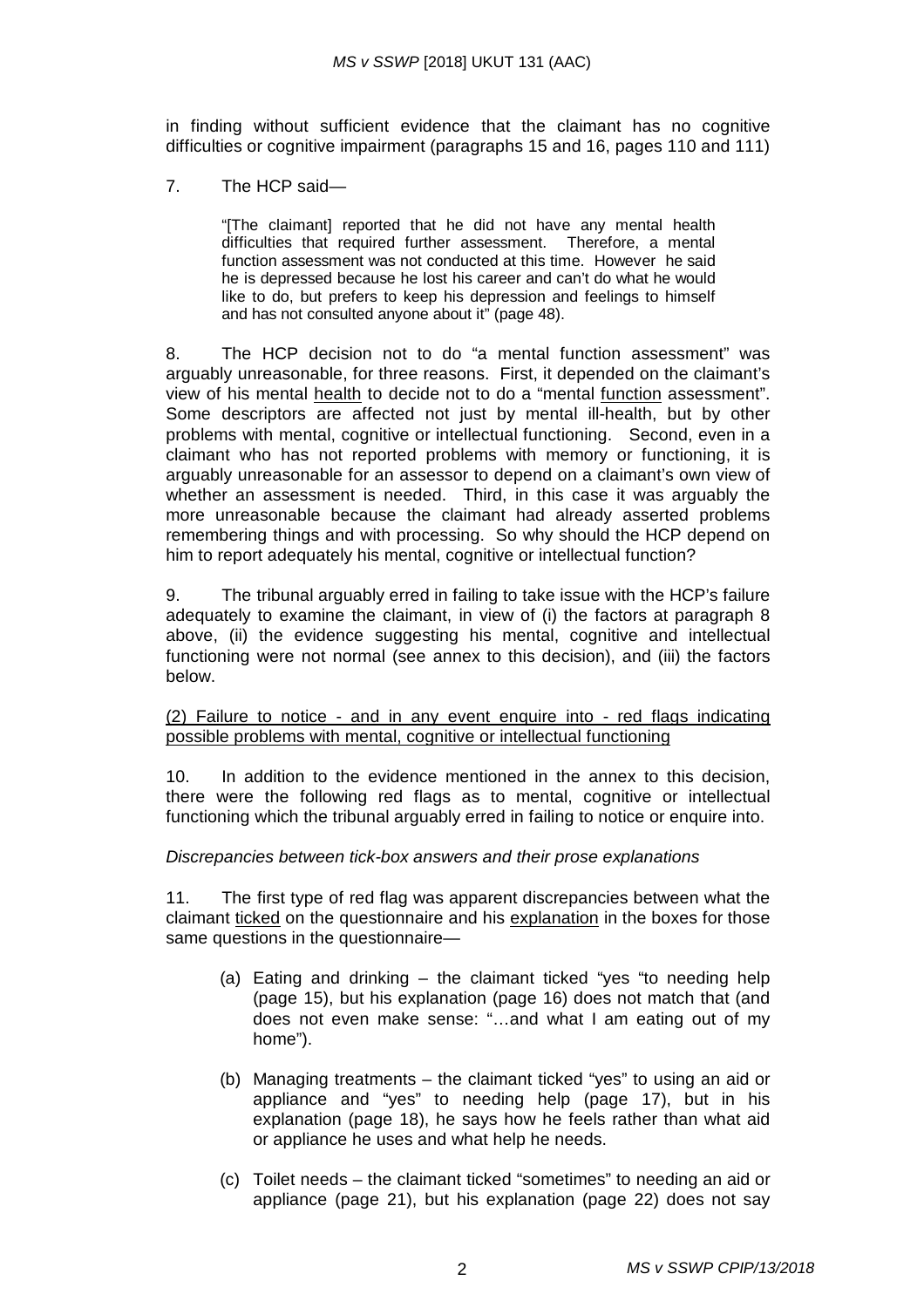what aid or appliance he needs or uses but does say it "takes an appropriate time" (which, as with the response for eating and drinking, does not seem to make sense – why mention that it takes an appropriate time unless the time taken is perceived to be an issue?)

- (d) Dressing and undressing the claimant ticked "yes" to using aid or appliance and "sometimes" to needing help page 23, but his explanation (page 24) does not match.
- (e) Communicating the claimant ticked "sometimes" to using an aid or appliance and to needing help (page 25), but does not say on page 26 what aid, appliance or help he needs. He just appears to say what causes the need ("sometimes I cannot put my thoughts into words").

12. The tribunal and HCP focused on the prose text in the boxes without considering what had been meant by the tick-box answers or what the implication was of the discrepancy between the tick-box answer and its prose explanation.

*Discrepancies between the questionnaire and what the claimant reportedly told the HCP*

13. The second type of red flag was apparent discrepancies between what the claimant had put in his questionnaire and what he had reportedly told the HCP—

- (a) Communicating the claimant put "Sometimes I cannot put my thoughts into words" (page 26). But then at page 46 the HCP said "he reports that he is able to converse appropriately with people face to face and on the telephone all the time. He says he likes talking to people.". The tribunal recorded the discrepancy without analysing it (paragraph 12, page 110). It then relied on the HCP's observation (while also making no reference to the slurred speech which the HCP also observed).
- (b) Budgeting the claimant ticked "yes" to needing help to understand cost and how much change is due, and to pay bills, manage budgets and plan future purchases, and explained "I have to think a long time before I start to spend money on what I want" (pages 31 and 32). But the HCP reported "He says he feels confident about handing money over and receiving change" (page 46).

14. Both types of discrepancy above arguably suggested the claimant had not understood the form or HCP questions properly and/or had failed to explain himself properly. This was not however a case where the tribunal found the claimant to be intentionally untruthful. In view of that and of his assertion of brain damage (and even the HCP spotted slurred speech, page 44), the tribunal arguably should have enquired into these discrepancies and considered what they meant for cognitive or intellectual functioning.

(3) Proceeding in the claimant's absence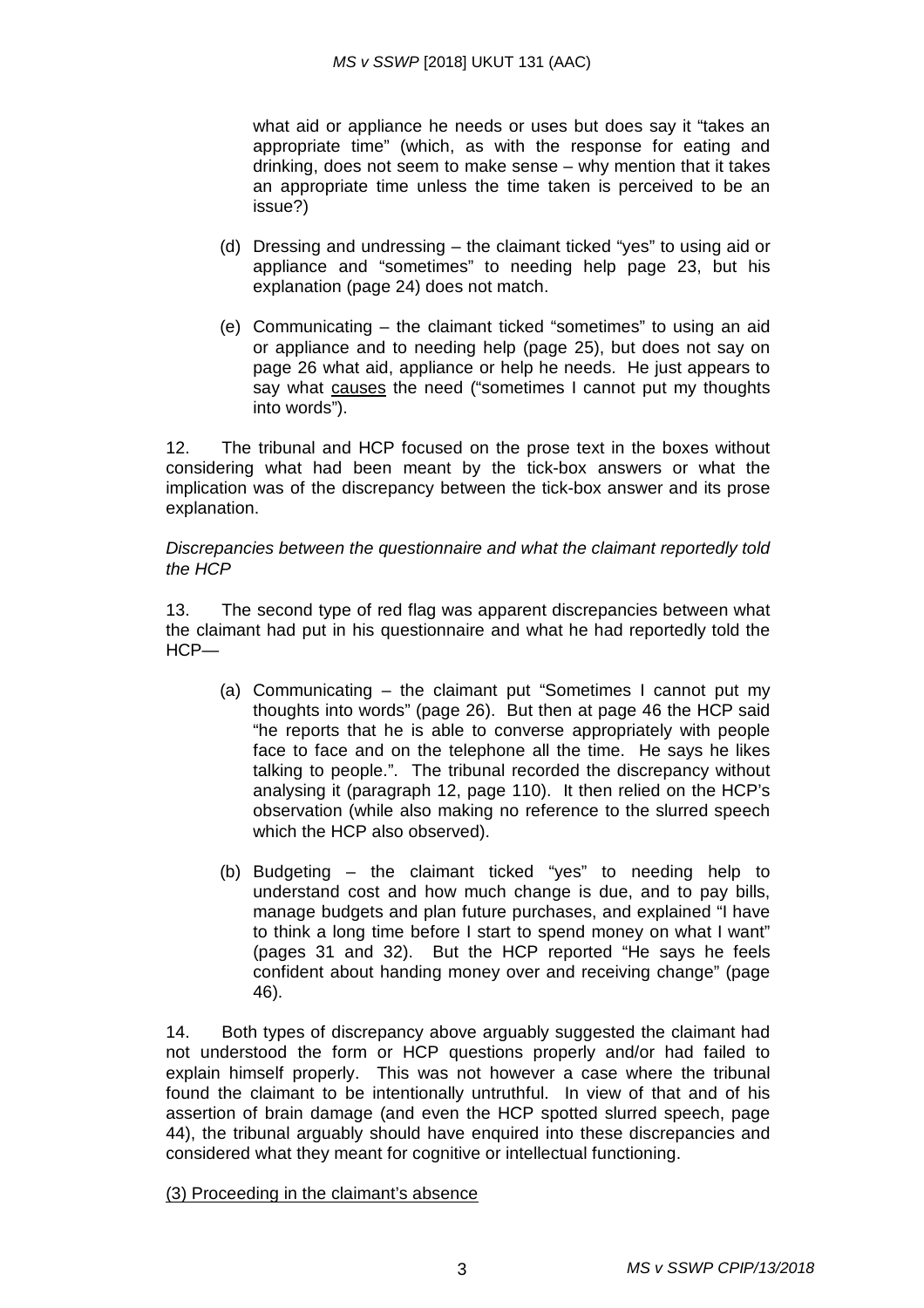15. In proceeding without the claimant, the tribunal did not say why it considered that it had adequate information (paragraph 4, page 108). Nor did it mention the claimant's letter dated 2/9/17 at page 99. That letter said he would be unable to attend because he was unable to find his way to Hanley, not because he did not wish to attend. It was not an indication of a refusal to attend if a way could be found for him to do so. Given the matters above which arguably needed further enquiry, the tribunal arguably also erred in law in failing to say why it considered it had adequate evidence on which to proceed without the claimant.".

4. The evidence annexed to my grant of permission is repeated in the annex to this decision.

5. I asked the parties whether they objected to the decision of the First-tier Tribunal being set aside solely on the grounds mentioned at paragraphs 4 to 15 of my grant of permission for the reasons in those paragraphs, and to the Upper Tribunal referring the case for re-determination by a completely differently constituted First-tier Tribunal. Both parties said they did not object.

# **Findings**

6. I find that the tribunal materially erred in law in the ways identified in paragraphs 4 to 15 of my grant of permission, for the reasons in those paragraphs.

> **Rachel Perez Judge of the Upper Tribunal 16 April 2018**